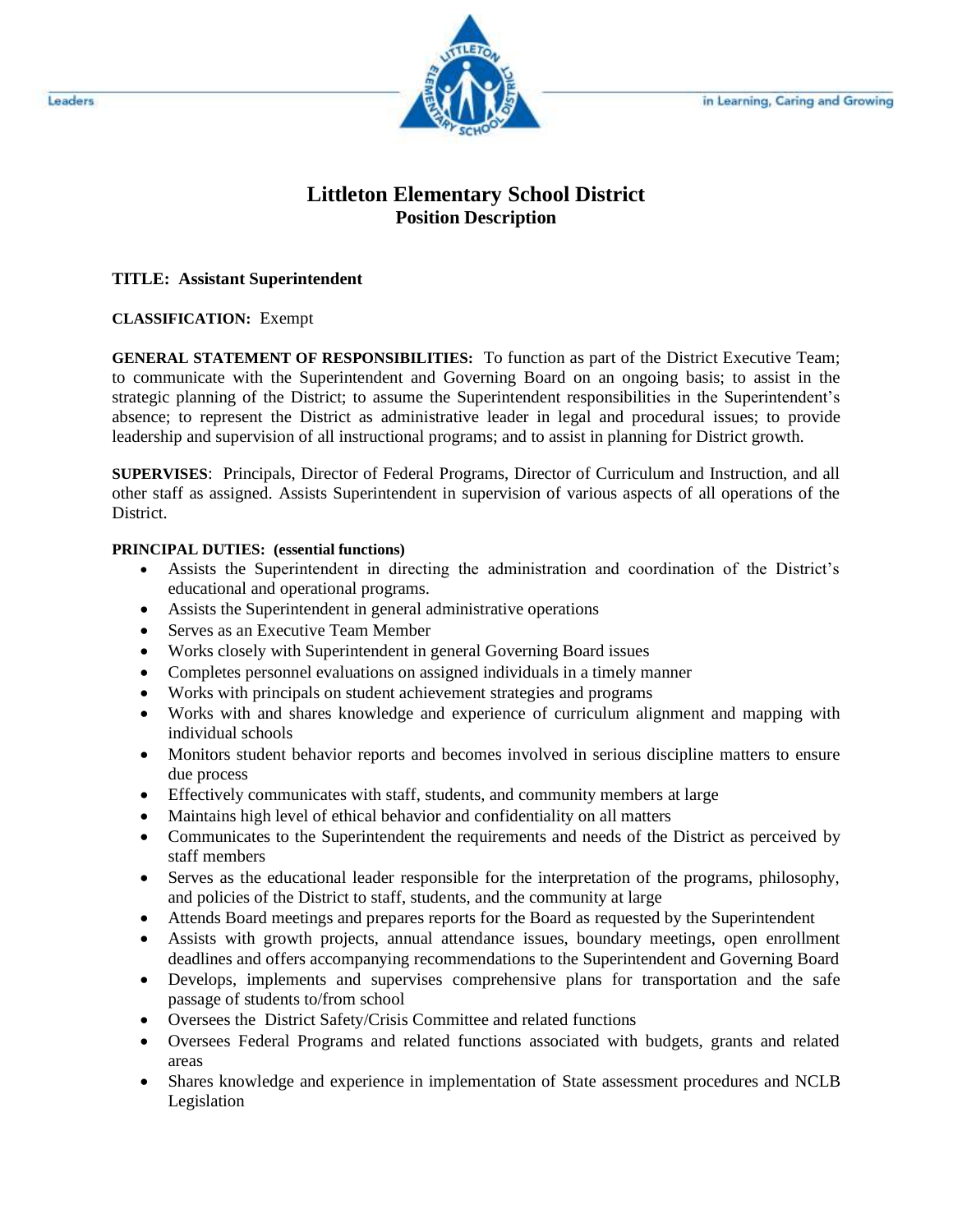- Provides leadership training for administrators with regard to State and Federal educational and legislative issues
- Keeps informed on the latest research, trends, and developments in all areas of education
- Formulates and encourages innovative curricular programs and textbook adoptions that will improve instruction in conjunction with principals, teachers, staff and community members
- Monitors and provides feedback regarding the operation of the District's instructional programs
- Fosters professional growth, mentor teacher programs, staff development and building of staff morale throughout the District
- Represents the District in the investigation and resolution of compliance issues and contractual disputes
- Initiates and administers in-service programs in conjunction with supervisory staff and principals
- Assists in the planning of staff development programs designed to meet specific identified needs in schools, programs, or job functions
- Prepares drafts of needed Board policies and administrative rules for the Superintendent's review
- Keeps the Superintendent informed of pertinent District matters and seeks the Superintendent's counsel or decision as necessary
- Maintains and keeps updated District calendar of all District events
- Provides support and assistance to staff, outside departments, community and businesses as needed using problem solving strategies and common sense with professional, business etiquette
- Participates in annual budget planning and projections for the District
- Shares knowledge and expertise regarding Legislative actions and legal matters that impact the **District**
- Performs any other job duties as assigned by the Superintendent

## **KNOWLEDGE AND SKILLS REQUIRED:**

- Knowledge of Local, State and Federal Policies, laws and regulations governing public education
- Knowledge of District policies and procedures
- Knowledge of Federal programs
- Knowledge of curriculum development and alignment, staff development, community relations, school facilities, school reform processes, administrative leadership and personnel management
- Knowledge of school administration, school law, finance, facilities, procurement, planning, operational principles and techniques
- Knowledge of short/long term planning as it relates to a growing district
- Knowledge of computer spreadsheet and database software applications
- Knowledge of general office processes and procedures
- Skill in public relations and customer service
- Skill in problem solving and conflict resolution
- Skill in establishing and maintaining effective relationships with co-workers and others
- Skill in managing and directing others
- Skill in analyzing, planning, organizing and administering programs
- Skill in maintaining confidentiality of District issues
- Skill in researching, collecting and analyzing data and preparing reports